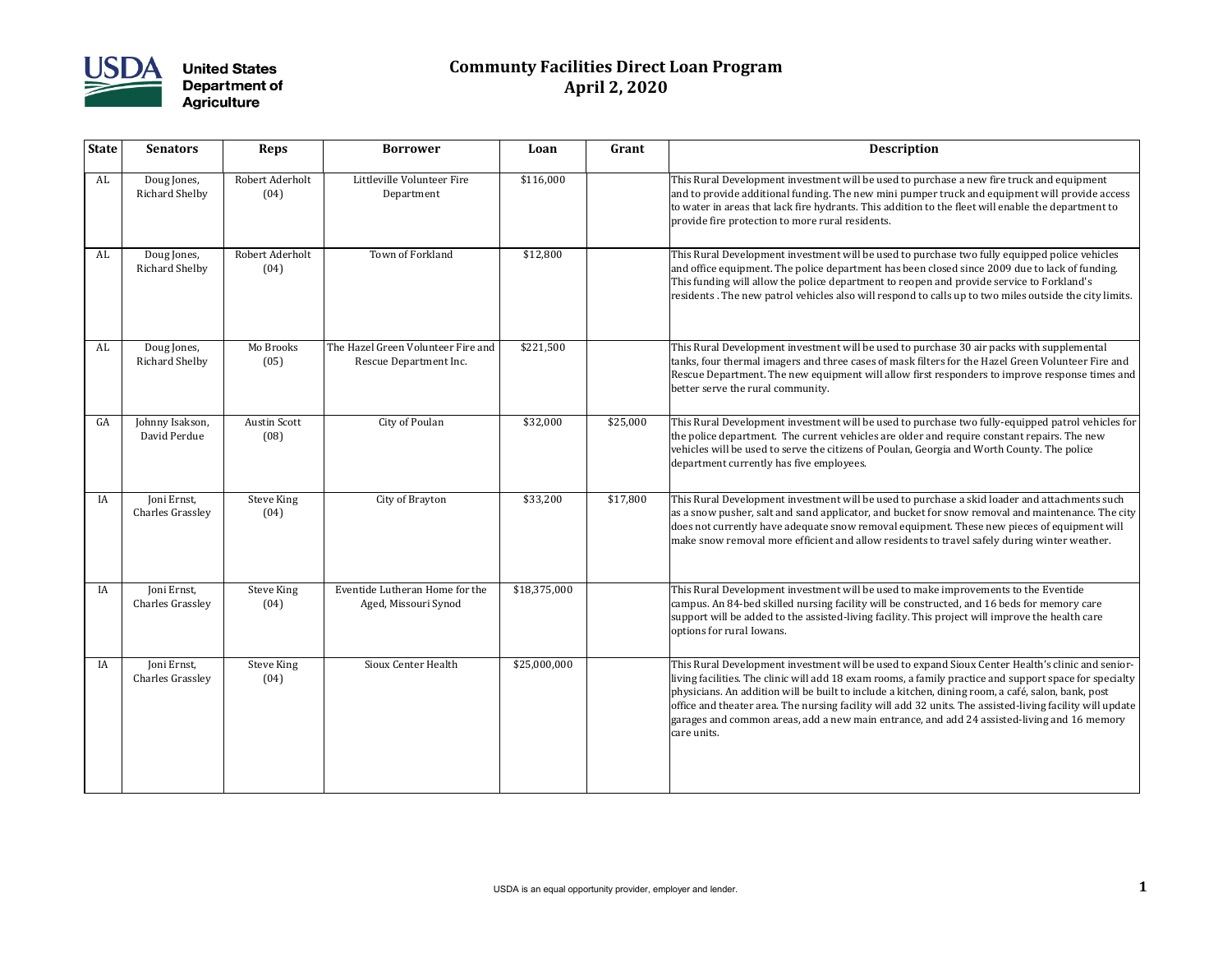

## **Communty Facilities Direct Loan Program April 2, 2020**

| <b>State</b> | <b>Senators</b>                      | <b>Reps</b>            | <b>Borrower</b>                                                      | Loan        | Grant | <b>Description</b>                                                                                                                                                                                                                                                                                                                                                 |
|--------------|--------------------------------------|------------------------|----------------------------------------------------------------------|-------------|-------|--------------------------------------------------------------------------------------------------------------------------------------------------------------------------------------------------------------------------------------------------------------------------------------------------------------------------------------------------------------------|
| IL           | Tammy Duckworth,<br>Richard Durbin   | Mike Bost<br>(12)      | <b>Greater Egypt Regional Planning</b><br>and Development Commission | \$1,800,000 |       | This Rural Development investment will be used to const<br>Egypt Regional Planning and Development Commission (<br>facility and will lease a portion of the office space to Man-<br>similar services and goals for the community. Both orgar<br>economic development to the five counties of Jackson, Fr<br>GERPC has been providing services since 1961.          |
| KY           | Mitch McConnell,<br><b>Rand Paul</b> | James Comer<br>(01)    | City of Bardwell                                                     | \$15,500    |       | This Rural Development investment will be used to purcl<br>equipped with a snow plow, dump bed and salt spreader<br>vehicle for traffic control, emergency fire responses, and<br>greater public safety and clean roadways.                                                                                                                                        |
| ME           | Susan Collins,<br>Angus King         | Jared Golden<br>(02)   | DFD Russell Medical Center Inc.                                      | \$371,000   |       | This Rural Development investment will be used to renov<br>Leeds, Maine. A psychiatric nurse practitioner has been a<br>rooms and support spaces are required to accommodate<br>construction of new offices, a conference/training room,<br>compliant. Completing these renovations will allow the n<br>spaces to be located on the upper level, near other patien |
| MI           | Gary Peters,<br>Debbie Stabenow      | Jack Bergman<br>(01)   | <b>City of Munising</b>                                              | \$170,000   |       | This Rural Development investment will be used to purcl<br>replaces a 15-year-old unit. The loader will be used for s<br>other public works activities during warmer weather.                                                                                                                                                                                      |
| MI           | Gary Peters,<br>Debbie Stabenow      | John Moolenaar<br>(04) | <b>City of Beaverton Building Authority</b>                          | \$545,000   |       | This Rural Development investment will be used by the I<br>vacant library into the city hall. The new facility will have<br>offices for city staff, adequate parking and sufficient spac                                                                                                                                                                           |
| MI           | Gary Peters,<br>Debbie Stabenow      | Jack Bergman<br>(01)   | St. Ignace Building Authority                                        | \$250,000   |       | This Rural Development investment will be used to provi<br>of the fire station. The authority is comprised of the city of<br>Ignace Township. The new 10,000-square-foot facility wi<br>There will be three drive-through apparatus bays, offices<br>restrooms with showers, a storage room, a mechanical ro                                                       |

hent will be used to construct a new office building for the Greater velopment Commission (GERPC). GERPC will operate from this of the office space to Man-Tra-Con, another nonprofit agency with e community. Both organizations provide technical assistance and ve counties of Jackson, Franklin, Jefferson, Perry and Williamson. ices since 1961.

nent will be used to purchase one 2019 four-wheel drive vehicle mp bed and salt spreader. The city street department will use the gency fire responses, and automobile accidents, thereby providing roadways.

nent will be used to renovate the medical clinic in the town of se practitioner has been added to the practice and additional exam equired to accommodate these services. The project will involve the nference/training room, and a restroom will be made ADA novations will allow the new psychiatric exam rooms and support er level, near other patient access spaces.

nent will be used to purchase a loader for the city of Munising. It e loader will be used for snow removal during the winter and for ring warmer weather.

nent will be used by the Beaverton Building Authority to convert a The new facility will have a chamber room, conference room, arking and sufficient space for future expansion.

nent will be used to provide additional funding for the construction is comprised of the city of St. Ignace, Moran Township and St. 00-square-foot facility will replace the 3,900- square-foot station. gh apparatus bays, offices, a training room, men's' and women's' restroom, a mechanical room and a mezzanine for storage.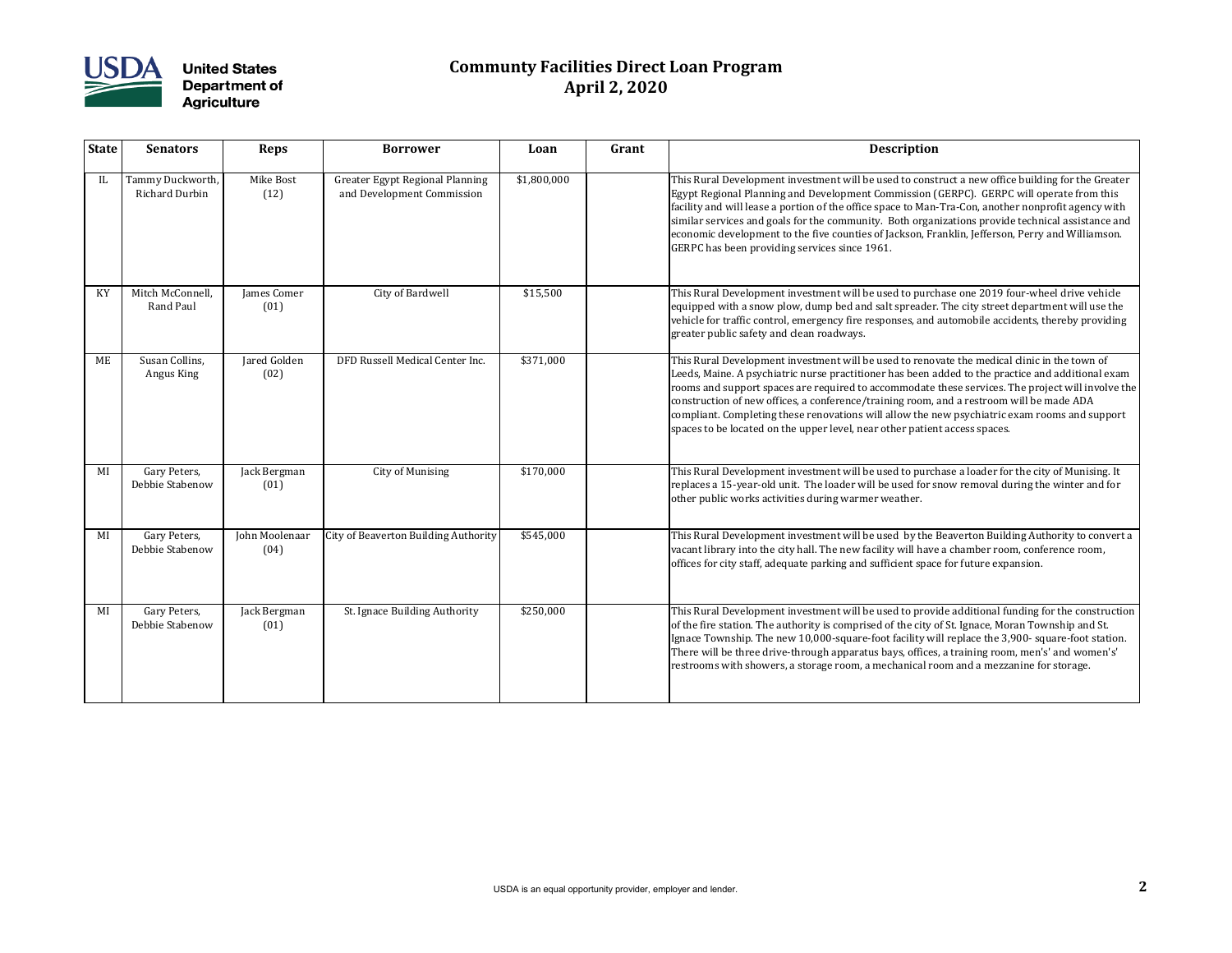

## **Communty Facilities Direct Loan Program April 2, 2020**

| <b>State</b>   | <b>Senators</b>               | <b>Reps</b>                    | <b>Borrower</b>                           | Loan      | Grant    | <b>Description</b>                                                                                                                                                                                                                                                                                                                                                                                                                                                                                   |
|----------------|-------------------------------|--------------------------------|-------------------------------------------|-----------|----------|------------------------------------------------------------------------------------------------------------------------------------------------------------------------------------------------------------------------------------------------------------------------------------------------------------------------------------------------------------------------------------------------------------------------------------------------------------------------------------------------------|
| <b>NC</b>      | Richard Burr,<br>Thom Tillis  | Mark Walker<br>(06)            | Willow Oak Montessori Foundation<br>Inc.  | \$184,000 |          | This Rural Development investment will be used to const<br>Montessori Charter School. Each building will be approxi<br>the buildings will be used for varying education levels: pr<br>elementary. The school anticipates growth and plans to a<br>leased facility does not have the additional space. Willow<br>originally requested funding from USDA Rural Developm<br>subsequent loan for additional costs and the current requ<br>$ $ provide funds to cover modifications to the final design p |
| <b>NC</b>      | Richard Burr,<br>Thom Tillis  | David Rouzer<br>(07)           | Calypso Volunteer Fire Department<br>Inc. | \$171,400 |          | This Rural Development investment will be used to const<br>Calypso Volunteer Fire Department's station. The additio<br>for the department to park all eight trucks and vehicles in<br>additional vehicles.                                                                                                                                                                                                                                                                                           |
| N <sub>C</sub> | Richard Burr,<br>Thom Tillis  | <b>Gregory Murphy</b><br>(03)  | Comfort Rural Fire Department Inc.        | \$101,200 |          | This Rural Development investment will be used to purcl<br>Department to house rescue equipment. The department<br>meets the needs for fire services; however, there is little :                                                                                                                                                                                                                                                                                                                     |
| <b>NC</b>      | Richard Burr,<br>Thom Tillis  | <b>G.K Butterfield</b><br>(01) | Town of Williamston                       | \$312,744 |          | This Rural Development investment will be used to provi<br>renovate a 10,800 square foot building for the Williamsto<br>operates out of a 78-year-old building that the departmer                                                                                                                                                                                                                                                                                                                    |
| <b>NC</b>      | Richard Burr,<br>Thom Tillis  | <b>G.K Butterfield</b><br>(01) | Town of Williamston                       | \$409,045 |          | This Rural Development investment will be used to provi<br>of Williamston's fire station. The fire department plans to<br>$ $ an apparatus bay, an equipment bay, an enlarged meetin $_3$<br>improvements to the kitchen.                                                                                                                                                                                                                                                                            |
| <b>NC</b>      | Richard Burr,<br>Thom Tillis  | David Rouzer<br>(07)           | Town of Fremont                           | \$27,000  |          | This Rural Development investment will be used to purcl<br>Fremont Police Department. The town's police departme<br>which have high mileage. One of their vehicles is currentl<br>during Hurricane Florence.                                                                                                                                                                                                                                                                                         |
| <b>OH</b>      | Sherrod Brown,<br>Rob Portman | <b>Steve Stivers</b><br>(15)   | City of Nelsonville                       | \$41,000  | \$50,000 | This Rural Development investment will be used to purcl<br>Nelsonville. Two of the department's six vehicles are out                                                                                                                                                                                                                                                                                                                                                                                 |

hent will be used to construct three buildings for Willow Oak n building will be approximately 11,000 square feet in size. Each of rying education levels: preschool, lower elementary and middle tes growth and plans to add additional grade levels, but the current additional space. Willow Oak Montessori Foundation, Inc. m USDA Rural Development in 2017. In July 2019, they requested a costs and the current request for a second subsequent loan will tions to the final design process as well as additional contingencies.

nent will be used to construct two drive-through bays at the ent's station. The additional bays will provide the necessary space ight trucks and vehicles inside the station and will provide room for

nent will be used to purchase a building for the Comfort Rural Fire ipment. The department currently operates out of a building that s; however, there is little storage space.

nent will be used to provide additional funds to purchase and uilding for the Williamston Police Department. The town currently iilding that the department has outgrown.

nent will be used to provide additional funds to renovate the town fire department plans to add a work room, storage, office space, t bay, an enlarged meeting and training room, and will make

nent will be used to purchase two new police vehicles for the e town's police department currently owns five vehicles, most of f their vehicles is currently out of service and another was totaled

nent will be used to purchase two new police vehicles for the city of ent's six vehicles are out of commission.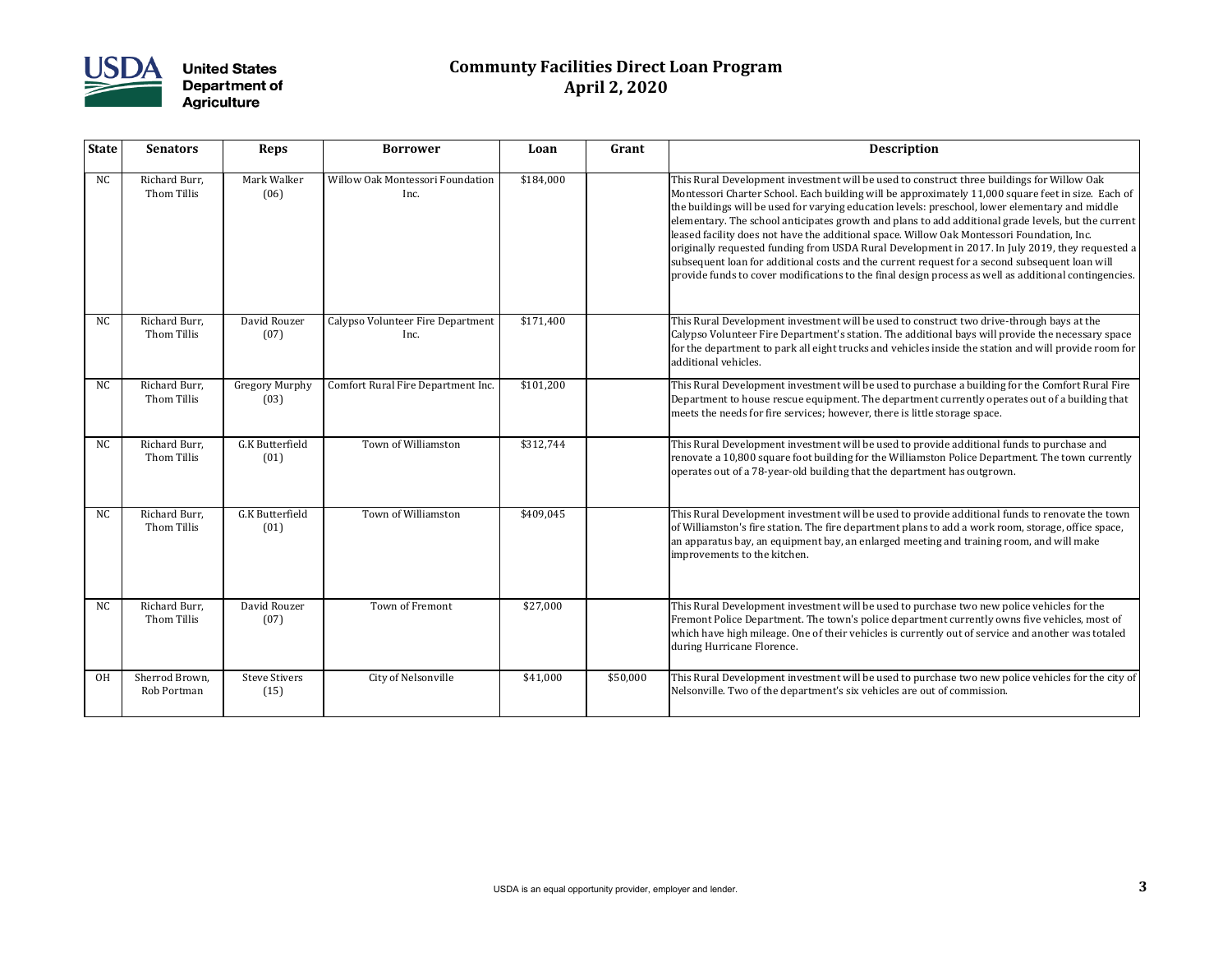

## **Communty Facilities Direct Loan Program April 2, 2020**

| <b>State</b> | <b>Senators</b>                      | <b>Reps</b>                 | <b>Borrower</b>                   | Loan        | Grant    | Description                                                                                                                                                                                                                                                                                                                                                                                                                                                                                                                                           |
|--------------|--------------------------------------|-----------------------------|-----------------------------------|-------------|----------|-------------------------------------------------------------------------------------------------------------------------------------------------------------------------------------------------------------------------------------------------------------------------------------------------------------------------------------------------------------------------------------------------------------------------------------------------------------------------------------------------------------------------------------------------------|
| <b>OH</b>    | Sherrod Brown,<br>Rob Portman        | <b>Bill Johnson</b><br>(06) | <b>Ohio Hills Health Services</b> | \$117,000   |          | This Rural Development investment will be used to help<br>dental equipment necessary for the expansion and reloca<br>Center. The clinics will be adjacent to each other. Open le<br>$ $ assisted about 2,000 low-income patients, and demand a<br>capacity. By moving next to the Barnesville Family Health<br>increase in patient volume. Co-locating the clinics also wi<br>A companion \$100,000 Community Facilities Disaster Gra<br>equipment. Previously, USDA Rural Development provide<br>financing for the Barnesville Family Health Center. |
| <b>OH</b>    | Sherrod Brown,<br>Rob Portman        | <b>Bill Johnson</b><br>(06) | Village of Salineville            | \$15,000    |          | This Rural Development investment will be used to finan<br>drive law enforcement truck for the community of Saline<br>Pennsylvania and West Virginia borders in northeast App<br>between USDA Rural Development and the village of Sali<br>Facilities funding to purchase a road service truck.                                                                                                                                                                                                                                                       |
| <b>OH</b>    | Sherrod Brown,<br>Rob Portman        | <b>Bill Johnson</b><br>(06) | West Township                     | \$77,000    | \$40,000 | This Rural Development investment will be used to finan<br>equipment which will maintain more than 65 miles of are<br>will replace older models. This is West Township's secon<br>Development. Previous funding includes a combined \$11<br>grant, also used for road equipment.                                                                                                                                                                                                                                                                      |
| <b>OH</b>    | Sherrod Brown,<br>Rob Portman        | <b>Bill Johnson</b><br>(06) | Green Township                    | \$189,000   |          | This Rural Development investment will be used to purcl<br>maintain nearly 40 miles of rural Appalachian roads. The<br>serviceable units. Funding also includes a \$100,000 Comi<br>Green Township's first collaboration with USDA Rural De                                                                                                                                                                                                                                                                                                           |
| <b>OH</b>    | Sherrod Brown,<br>Rob Portman        | <b>Bill Johnson</b><br>(06) | Noble Township                    | \$45,500    |          | The Rural Development investment will be used to finano<br>plow and salt spreader, which will help the township mai<br>Appalachian roads. Additional funding for this project ind<br>Disaster grant. This is Noble Township's first collaboratic                                                                                                                                                                                                                                                                                                      |
| <b>SD</b>    | Mike Rounds,<br>John Thune           | Dusty Johnson<br>(At Large) | <b>Reliance Fire Department</b>   | \$10,000    |          | This Rural Development investment will be used to provi<br>Fire Department. The equipment purchased will include<br>apparatus (SCBA) units and a filling facility for the units.                                                                                                                                                                                                                                                                                                                                                                      |
| <b>SD</b>    | Mike Rounds,<br>John Thune           | Dusty Johnson<br>(At Large) | Town of Lesterville               | \$50,000    |          | This Rural Development investment will be used to purcl<br>used for snow removal, maintenance, repairs and town p                                                                                                                                                                                                                                                                                                                                                                                                                                     |
| TN           | Lamar Alexander,<br>Marsha Blackburn | David Kustoff<br>(08)       | <b>City of Martin</b>             | \$6,451,000 |          | This Rural Development investment will be used to const<br>downtown Martin. The library will serve as a hub for the<br>concerts, meetings and private events. It will have Wi-Fi,                                                                                                                                                                                                                                                                                                                                                                     |

nent will be used to help Ohio Hills Health Services purchase the expansion and relocation of the Barnesville Family Dental ent to each other. Open less than a year, the dental clinic has e patients, and demand already exceeds the clinic's current Barnesville Family Health Center, providers anticipate a 25 percent ocating the clinics also will help reduce transportation challenges. nity Facilities Disaster Grant also will be used to help purchase aral Development provided \$2,265,000 in Community Facilities mily Health Center.

nent will be used to finance the purchase of a four-wheel the community of Salineville, located about 25 miles from the borders in northeast Appalachian Ohio. Recent collaborations ent and the village of Salineville include \$55,000 in Community road service truck.

nent will be used to finance the purchase of a tractor and related more than 65 miles of area roads. The new tractor and equipment s West Township's second collaboration with USDA Rural includes a combined \$115,000 Community Facilities loan and<br>nent.

nent will be used to purchase a road grader and backhoe to help al Appalachian roads. The equipment will replace older, no longer ncludes a \$100,000 Community Facilities Disaster Grant. This is ation with USDA Rural Development.

nent will be used to finance the purchase of a truck with a snow vill help the township maintain more than 40 miles of rural unding for this project includes a \$24,500 Community Facilities wnship's first collaboration with USDA Rural Development.

nent will be used to provide equipment to the Reliance Volunteer nt purchased will include six sets of self-contained breathing ling facility for the units.

nent will be used to purchase a payloader. The equipment will be ance, repairs and town projects.

nent will be used to construct a state-of-the-art library in vill serve as a hub for the city. It will have space for conferences, events. It will have Wi-Fi, children centers and technology areas.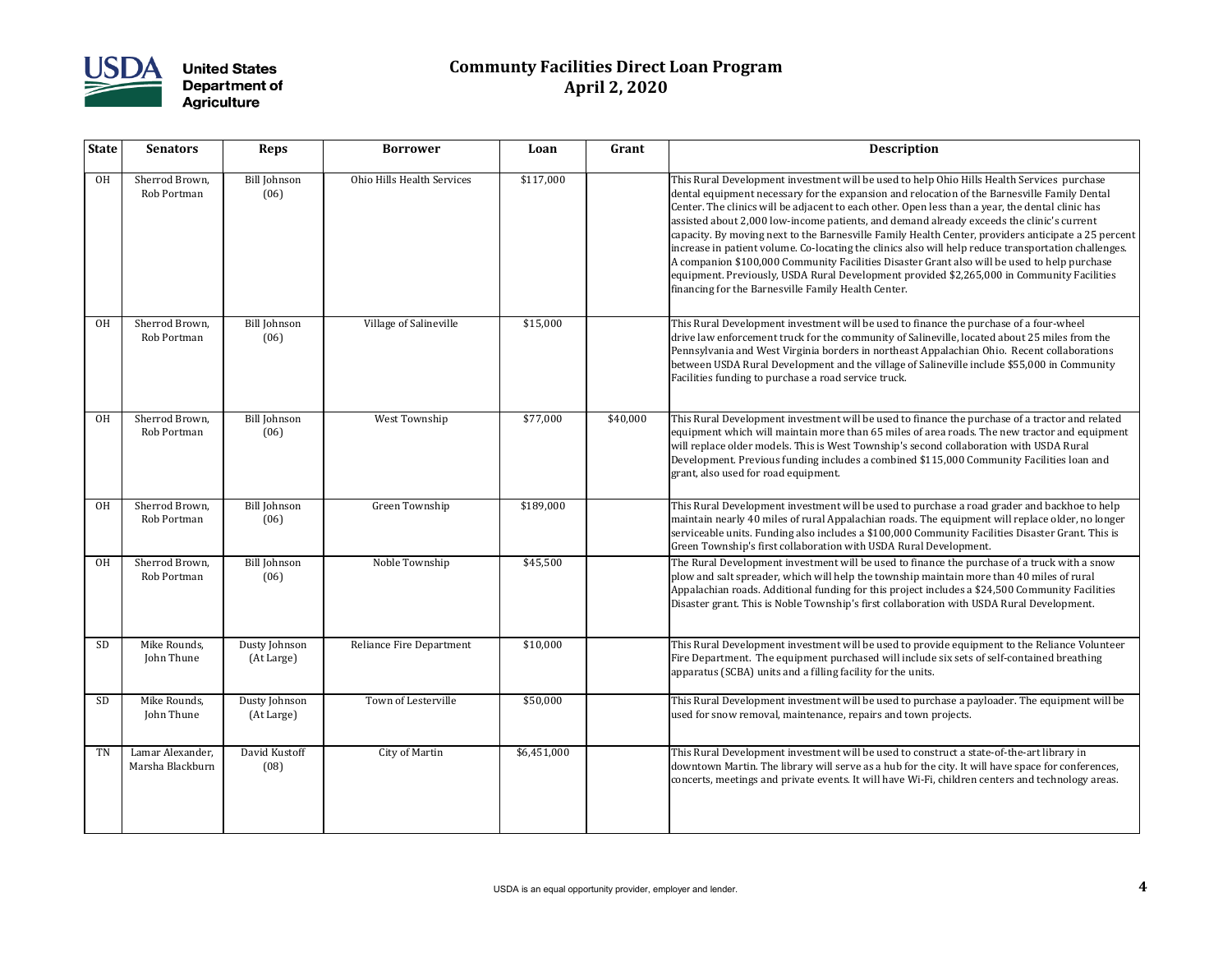

## **Communty Facilities Direct Loan Program April 2, 2020**

| <b>State</b> | <b>Senators</b>                      | <b>Reps</b>              | <b>Borrower</b>                            | Loan        | Grant     | Description                                                                                                                                                                                                                                                                                                                                                                                                                                                                                      |
|--------------|--------------------------------------|--------------------------|--------------------------------------------|-------------|-----------|--------------------------------------------------------------------------------------------------------------------------------------------------------------------------------------------------------------------------------------------------------------------------------------------------------------------------------------------------------------------------------------------------------------------------------------------------------------------------------------------------|
| TN           | Lamar Alexander,<br>Marsha Blackburn | David Kustoff<br>(08)    | <b>Dyer County</b>                         | \$1,975,000 | \$150,000 | This Rural Development investment will be used to help<br>trucks. The fire trucks will be pumper trucks that will rep<br>pumper trucks are the most critical piece of equipment tl<br>for the fire fighting and emergency response.                                                                                                                                                                                                                                                              |
| TN           | Lamar Alexander,<br>Marsha Blackburn | Tim Burchett<br>(02)     | True Purpose Ministries                    | \$170,000   |           | This Rural Development investment will be used to purcl<br>transitional housing for clients. True Purpose Ministries<br>program that incorporates trades in workforce developm<br>County. The new home will allow for 16 additional progr                                                                                                                                                                                                                                                        |
| VA           | Tim Kaine,<br>Mark Warner            | Denver Riggleman<br>(05) | Drakes Branch Volunteer Fire<br>Department | \$20,000    |           | This Rural Development investment will be used to purcl<br>station office furniture. The new truck will be used to hay<br>furniture and training equipment. The service area will ir<br>counties.                                                                                                                                                                                                                                                                                                |
| VA           | Tim Kaine,<br>Mark Warner            | Denver Riggleman<br>(05) | Town of Drakes Branch                      | \$17,000    |           | This Rural Development investment will be used to purcl<br>the town hall, and equipment. It replaces flood-damaged<br>Drakes Branch and Charlotte counties.                                                                                                                                                                                                                                                                                                                                      |
| <b>VA</b>    | Tim Kaine,<br>Mark Warner            | Denver Riggleman<br>(05) | Town of La Crosse                          | \$22,000    |           | This Rural Development investment will be used to purcl<br>high-mileage vehicle will be replaced.                                                                                                                                                                                                                                                                                                                                                                                                |
| VA           | Tim Kaine,<br>Mark Warner            | Denver Riggleman<br>(05) | Town of La Crosse                          | \$87,500    |           | This Rural Development investment will be used to purcl<br>be used to collect refuse in the town. The existing garbage<br>high mileage and needed repairs.                                                                                                                                                                                                                                                                                                                                       |
| VA           | Tim Kaine,<br>Mark Warner            | Denver Riggleman<br>(05) | Blue Ridge Montessori Inc.                 | \$2,999,260 |           | This Rural Development investment will be used to build<br>square feet and will include nine classrooms, two neo infa<br>classrooms, two primary classrooms, one lower elementa<br>classroom, administrative offices, a library with a comput<br>and multiple storage areas. The current building is being<br>with no expansion space. The school has purchased 17.5.<br>County of Bedford. Forest has grown over 90 percent sine<br>schools in the area. The school currently has a waiting lis |
| VA           | Tim Kaine,<br>Mark Warner            | Robert Wittman<br>(01)   | <b>Richmond County</b>                     | \$35,000    |           | This Rural Development investment will be used to purcl<br>mileage vehicles will be replaced.                                                                                                                                                                                                                                                                                                                                                                                                    |
| WA           | Maria Cantwell,<br>Patty Murray      | Kim Schrier<br>(08)      | Eastmont Metropolitan Park District        | \$642,500   |           | This Rural Development investment will be used to purcl<br>Avenue in East Wenatchee. The plan is to turn the facility<br>Eastmont Parks and Recreation programming. This will in<br>classes, fitness classes, expansion of the art programs, ser<br>nights, rentable banquet/meeting space, some indoor spo                                                                                                                                                                                      |

nent will be used to help Dyer County purchase nine new fire imper trucks that will replace the existing trucks in service. The ical piece of equipment the fire department uses. They are crucial ncy response.

nent will be used to purchase a 1,250-square-foot house to provide True Purpose Ministries is a 12- to 24-month rehabilitation es in workforce development. The campus is located in Blount w for 16 additional program participants.

nent will be used to purchase a pickup truck, equipment and fire truck will be used to haul rescue and fire training equipment, nt. The service area will include Drakes Branch and Charlotte

nent will be used to purchase a public works vehicle, furniture for the toplaces flood-damaged equipment. The service area will include unties.

nent will be used to purchase a new police vehicle. A 12 year-old laced.

nent will be used to purchase a sanitation vehicle. This vehicle will own. The existing garbage vehicle is no longer dependable due to

nent will be used to build a school. The school will be 13,565 classrooms, two neo infant classrooms, two primary toddler ooms, one lower elementary, one upper elementary, an adolescent s, a library with a computer lab, a science lab, a teacher's lounge, current building is being rented and it is at the maximum capacity hool has purchased 17.515 acres in the Forest section of the rown over 90 percent since 1990, creating a need for additional urrently has a waiting list of students.

nent will be used to purchase two police vehicles. Two high-<br>d

nent will be used to purchase the Living Room Church on Georgia plan is to turn the facility into a community center and expand programming. This will include a kitchen for cooking and nutrition n of the art programs, senior activities, family game and movie ng space, some indoor sports, and language classes will be offered.